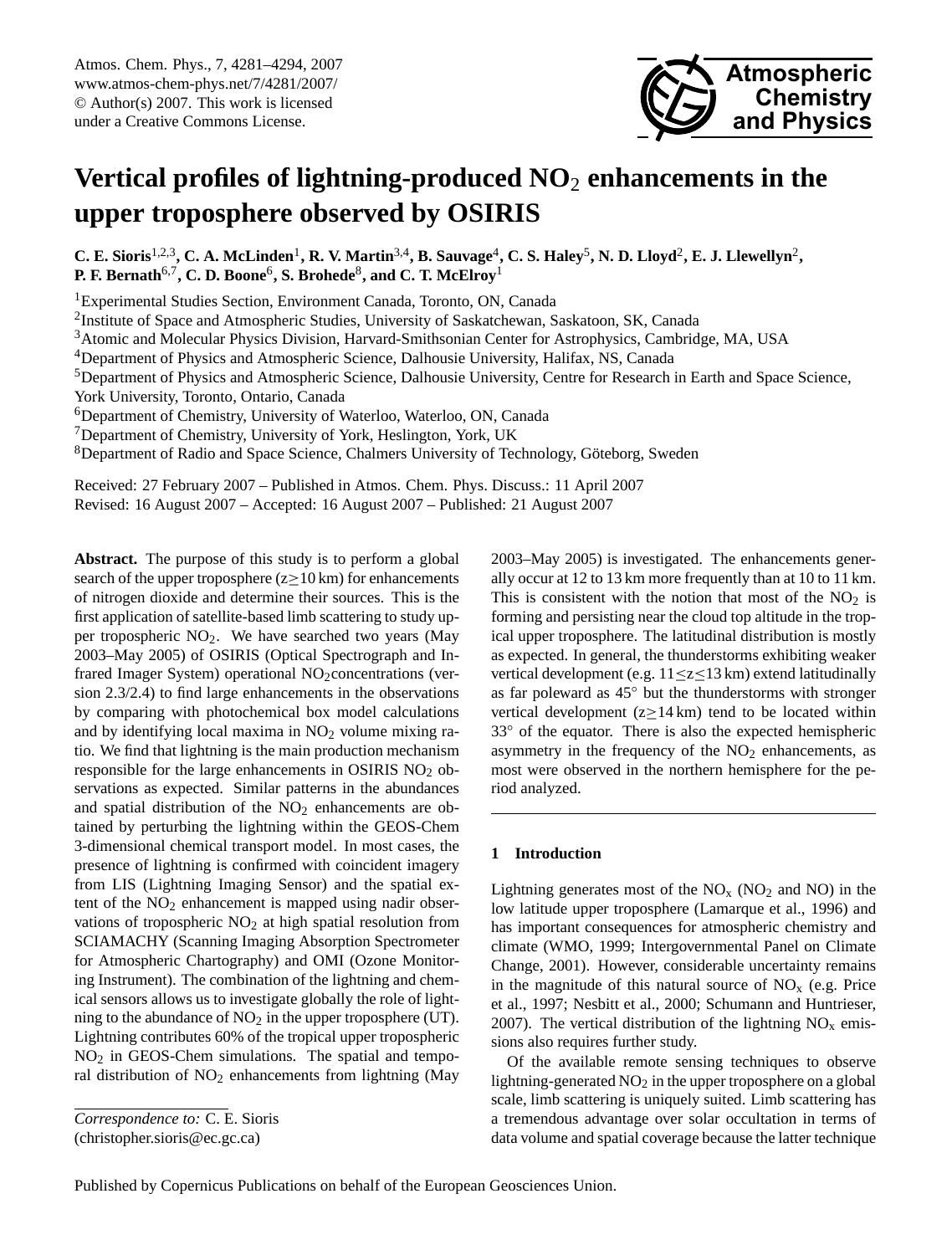is limited to measuring only when the sun is on the horizon and in the field of view. Limb scattering provides the opportunity for profile information at high vertical resolution with global coverage (Haley et al., 2004). Infrared emission techniques also provide global coverage and can measure at night as well, however the only limb-viewing infrared emission instrument currently available, measures profiles of  $NO<sub>2</sub>$ with a vertical resolution of 9–12 km below 16 km (Funke et al., 2004). The space borne limb scattering instruments currently capable of providing upper tropospheric NO<sub>2</sub> profile information are SCIAMACHY (Scanning Imaging Absorption Spectrometer for Atmospheric Chartography) (Bovensmann et al., 1999) and OSIRIS (Optical Spectrograph and Infrared Imager System) (Llewellyn et al., 2004). SCIA-MACHY can measure  $NO<sub>2</sub>$  profiles down to the upper troposphere at low latitudes with an effective vertical resolution of ∼3.3 km, dictated by coarse vertical sampling and large instantaneous field of view (2.6 km high by 110 km wide at the tangent point). OSIRIS yields  $NO<sub>2</sub>$  profiles with a typical vertical resolution of ∼2 km (full width at half-maximum of the averaging kernel for the retrieval technique used below) at the median altitude of the observed NO<sub>2</sub> enhancements of 13 km.

The spectrograph of OSIRIS measures limb scattered radiation in the 280–810 nm range with ∼1 nm spectral resolution. The instantaneous field of view is  $1 \text{ km} \times 30 \text{ km}$  (vertical, horizontal) at the tangent point, allowing OSIRIS to see through partly cloudy scenes more effectively and providing better vertical resolution than SCIAMACHY, and is ideal for global studies of vertically-structured phenomena such as  $NO<sub>2</sub>$  enhancements from lightning. Odin, the satellite bearing OSIRIS, has a polar sun-synchronous orbit with equator crossing times of 06:00 and 18:00 LT. SCIAMACHY, on the other hand, measures only at ∼10:15 LT. One of the advantages of the equator crossing times of the Odin orbit is that OSIRIS can observe approximately the same volume of air in the summer hemisphere within 12 h. This advantage is exploited in this study. The related disadvantage is that OSIRIS gets poor coverage in the winter hemisphere. However, since most of the lightning occurs in the summer hemisphere, the orbit is well suited. Furthermore, with observational local times near twilight,  $NO<sub>x</sub>$  partitioning is more balanced between  $NO<sub>2</sub>$  and  $NO$  in the tropical upper troposphere, leading to stronger  $NO<sub>2</sub>$  absorption signals compared to midday.

In this paper, we reveal the magnitude and spatial and temporal distribution of the observed enhancements and then highlight some interesting case studies.

#### **2 Data analysis method**

We start with operationally-retrieved version  $2.3/2.4$  NO<sub>2</sub> profiles. The retrieval method for the operational  $NO<sub>2</sub>$  product is described in detail by Haley et al. (2004). The version 3.0 (v3.0) operational data product contains a significant im-

provement: the retrievals only extend down to cloud top, if present. However, the operational algorithm for determining cloud tops, occasionally misidentifies the upper end of the stratospheric aerosol layer in the tropics as being a cloud top and thus a significant fraction of tropical upper tropospheric data is lost. Thus we use v2.3/2.4 data (available only to May 2005) and an offline cloud top product described below to filter cloudy cases.

The operationally-retrieved profiles are compared with profiles generated by a stacked photochemical box model (McLinden et al., 2000) for the same local time, month, and latitude. The model extends down to  $\sim$ 10 km at all latitudes, and thus it covers the retrieval range of operational OSIRIS  $NO<sub>2</sub>$  (i.e. 10 to 46 km) with comparable vertical resolution  $(\sim 2 \text{ km})$ . When

- 1. the observed profile exceeds the model profile by 1 order of magnitude at any altitude, or
- 2. the observed volume mixing ratio (VMR) at a given altitude minus its  $1\sigma$  uncertainty is greater than the VMR plus the  $1\sigma$  uncertainty for the immediately overlying layer,

the limb scan is selected and the data are reanalyzed using the algorithm described previously (Sioris et al., 2003; Sioris et al., 2004), with modifications detailed below.

The first step of this retrieval algorithm is to check for the presence of clouds using the ∼810 nm limb radiance profile. Five spectral pixels are co-added to reduce the impact of spikes in the data, which result mostly when the satellite is in the region of the south Atlantic anomaly (Heirtzler, 2002). For this wavelength, the atmosphere is optically thin even for upper tropospheric tangent heights and there is no limb radiance maximum at tangent heights (TH) above 10 km even for solar zenith angles approaching 90◦ for clear-sky conditions. Clouds (or aerosol layers with large optical depths) are identified when the limb radiance profile meets either of the following two conditions:

C1) if a limb radiance maximum exists above the lowest tangent height, the corresponding tangent height is the cloud top height.

C2) if the ∼810 nm limb radiance scale height  $(H_I)$  is <3.84. The radiance scale height is a measure of the rate of change of radiance  $(I)$  between spectra at successive tangent heights

$$
H_I = (TH_n - TH_{n+1})/\ln(I_n/I_{n+1})
$$
\n(1)

with  $TH_n < TH_{n+1}$ . A 3.84 km scale height threshold is effective for detecting clouds since radiance scale heights of 4 to 7 km occur in the presence of background aerosols in the upper troposphere and lower stratosphere (UT/LS). The value was determined empirically after extensive examination of cloud products generated with different threshold values. If both cloud identification conditions are met during a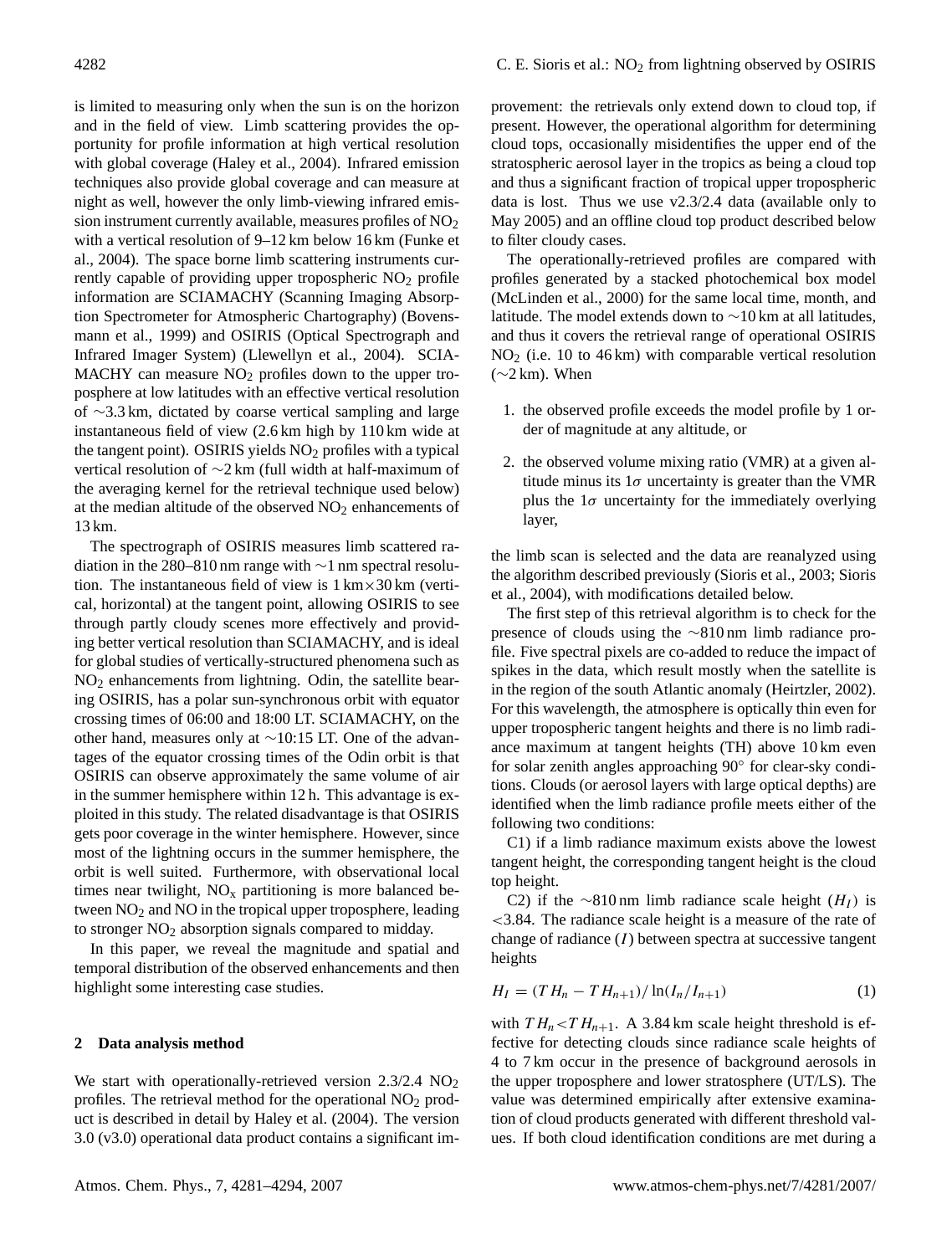scan, the cloud top height is defined to be the higher of the two heights. Both of these conditions are conservative in the sense that minor aerosol layers, including the stratospheric Junge layer, are almost never mistaken for clouds. This point is demonstrated in Fig. 1, which shows the top height of clouds observed in the ∼31 000 scans processed offline for this work. There are essentially no cloud detections, for example, at northern hemisphere mid-latitudes above 18 km, where the Junge layer (e.g. Hofmann and Rosen, 1981) would be detected if the cloud identification algorithm were sensitive to it.

The second step of the offline retrievals is to verify (and correct) the altitude registration. Newer (and more correct) pointing information is used in this study that was not available when  $v2.3/2.4$  of the operational  $NO<sub>2</sub>$  product was generated. We use the tangent height of the simulated ∼305 nm limb radiance maximum (Sioris et al., 2003), also known as the "knee", to verify or correct the altitude registration. Often, no correction is required as Odin's attitude control system is working remarkably well (e.g. within 500 m) and better than expected (Murtagh et al., 2002; Sioris et al., 2003; Haley et al., 2004). The tangent height offset is defined as the difference between the measured and simulated knee TH. The tangent height offset in any limb scan, is corrected if the magnitude of the orbital median TH offset is greater than the standard deviation of the TH offsets during the orbit, based on the approach developed for SCIAMACHY (Sioris et al., 2006).

The ∼305 nm knee indicates an annual variation in the TH offset, with a departure of ∼500 m in June relative to the rest of the year, for which the mean offset is –297 m (Fig. 2). It is theorized that the June anomaly is caused by the Odin spacecraft twisting slightly as it cools due to the satellite being eclipsed from the sun by the Earth. Even if the apparent seasonal pointing drift were ignored, this error source translates to  $\langle 15\% \rangle$  error on the retrieved NO<sub>2</sub> concentration in the tropical upper troposphere (Haley et al., 2004), and thus this is a secondary source of error considering the magnitude of random errors (illustrated below). Assuming the TH offsets determined by the ∼305 nm knee technique are valid, errors in the  $NO<sub>2</sub>$  profile will be even smaller since the TH grid is adjusted prior to the inversion and a June bias will be minimized.

After applying any necessary shift to the altitude registration and limiting the retrieval range based on the cloud top height, each scan is reprocessed with the following modification to the inversion scheme. The inversion scheme was changed to use Chahine's (1970) relaxation method at each iteration. The advantage of this retrieval scheme is that the vertical resolution of the profiles is ∼2 km at all retrieved altitudes, and the retrievals are almost completely independent of the first guess. These advantages are important for the current study because lightning-produced enhancements are relatively rare according to OSIRIS but consist of very large concentrations of  $NO<sub>2</sub>$  often confined in a narrow ver-



**Fig. 1.** Cloud top heights observed by OSIRIS from ∼1100 selected orbits during the period of investigation (27 May 2003–27 May 2005). Orbits are included from each month. Polar stratospheric clouds are observed in austral spring at high latitudes at ∼17 km.



**Fig. 2.** Monthly mean tangent height offset for OSIRIS as inferred from the ∼305 nm knee (Sioris et al., 2003). An annual pattern is detected in the two year period of investigation. The error bars show 1 standard deviation about the monthly mean.

tical range (e.g. 2 km), near the bottom of the retrieval range where an optimal estimation approach begins to smooth vertical profiles and rely on a priori information. However, judging from the agreement between the two retrieval schemes (not shown here; see Haley et al., 2004), the reliance on a climatological a priori  $NO<sub>2</sub>$  is not as significant an issue as the smoothing of the profiles, and both of these issues are minor. Sioris et al. (2003) showed that the sensitivity of the retrieved  $NO<sub>2</sub>$  to the first guess is <1% below 33 km. The sensitivity to the a priori  $O_3$  profile has been quantified for this work and is  $\langle 0.1\%$  for a uniform bias of +10% in O<sub>3</sub> concentration from the surface to the top of the atmosphere.

We have also added a surface albedo database (Koelemeijer et al., 2003) into the forward (radiative transfer) model, appropriate for clear-sky conditions. Clouds below the field of view are still ignored, leading to  $\langle 10\%$  underestimates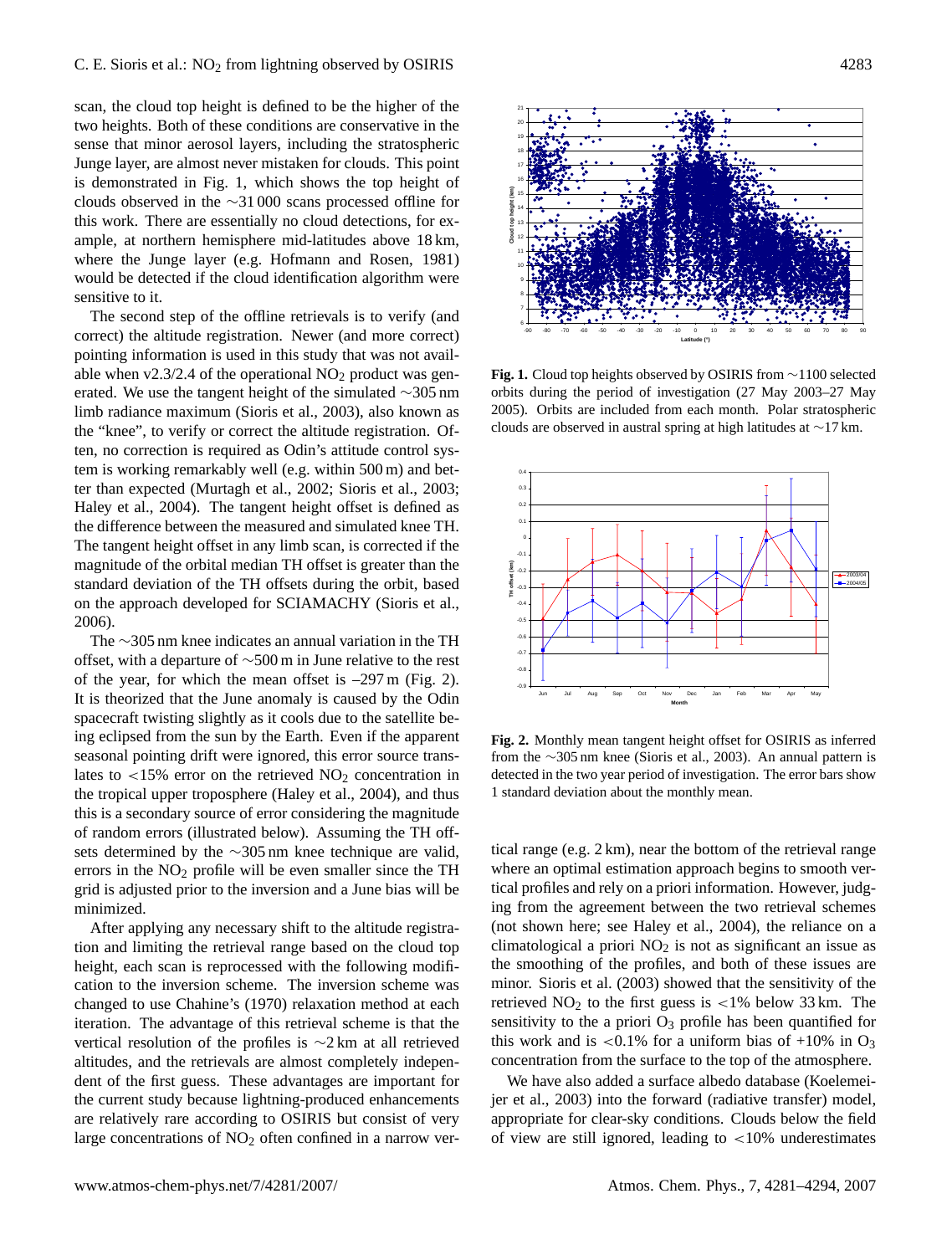

**Fig. 3.** Map of upper tropospheric NO<sub>2</sub> volume mixing ratio enhancements detected by OSIRIS during the period 27 May 2003 to 27 May 2005. Colour is used to indicate the magnitude of the enhancements in pmol/mol. The longitudinal extent of each OSIRIS spatial pixel has been extended by 0.5° to the east and west of the pixel center for illustrative purposes.

for large solar zenith angles (Sioris et al., 2003) (see also Haley et al., 2004). The retrieval also assumes homogeneous atmospheric composition within an atmospheric layer, ignoring the diurnal gradients that exist between the near and far sides of the limb near twilight (McLinden et al., 2006). In assuming so, we speed up the forward modeling required at each iteration of the inversion at the cost of a minor retrieval error  $\left($  <10%) in general (McLinden et al., 2006).

The retrieved profiles are examined for  $NO<sub>2</sub>$  enhancements. A profile is considered to contain an enhancement if, for the altitude at which an  $NO<sub>2</sub>$  enhancement was found in the operational data (see criteria 1–2 above), there is also:

- a an increase relative to the immediately overlying retrieval layer in  $NO<sub>2</sub>$  volume mixing ratio (VMR), and
- $b$  an increase in  $NO<sub>2</sub>$  absorption optical depth at the closest tangent height underlying the enhanced layer, relative to the immediately overlying tangent height.

Observed VMR enhancements are quantified by taking the difference in VMR as compared to the nearest overlying local minimum in the vertical profile of  $NO<sub>2</sub>$  VMR.  $NO<sub>2</sub>$  vertical column density (VCD) enhancements are calculated by taking the difference in retrieved NO<sup>2</sup> number density compared to the nearest overlying local minimum in the  $NO<sub>2</sub>$  number density profile. These number density enhancements are then integrated over the altitude (z) range exhibiting enhanced values. The VCD enhancements are useful for comparison with nadir viewing instruments (see below).

Some enhancements may be due to aircraft, but it is apparent that aircraft  $NO<sub>x</sub>$  is only a minor contributor because the spatial distribution of the enhancements (Fig. 3) does not correspond to flight tracks. Another minor source of enhancements is tropopause folds. There are approximately 15 such enhancements observed per year. We have filtered out many of these enhancements that occur primarily at northern mid latitudes (40–50◦ N in spring) by analyzing the orbital crosssections of retrieved NO<sub>2</sub> (VMR as a function of latitude and altitude) to detect anomalously high  $NO<sub>2</sub>$  due to a strong descent of stratospheric air. The stratospheric origin of the  $NO<sub>2</sub>$ enhancement was confirmed by making use of NCEP 6-h tropopause data (Kalnay et al., 1996). Enhancements also occur in the lower stratosphere during polar spring and are related to renoxification of the polar vortex or dynamical disturbances. These enhancements have been filtered out. We do not fully exclude that some of the upper tropospheric  $NO<sub>2</sub>$ enhancements come for surface sources transported upwards within deep convective events.

## 2.1 Measurement biases

OSIRIS, like all limb scattering instruments, will have a clear sky sampling bias, because limb scans with towering clouds in the field-of-view are omitted from the reprocessing. However, because of the long lifetime of  $NO<sub>x</sub>$  in the upper troposphere (∼1 week, Jaeglé et al., 1998), the NO<sub>2</sub> generated during thunderstorms can be detected after the clouds move away, tens of hours later, thus limiting the severity of this sampling bias. The cloud top heights were shown in Figure 1. It is worth noting that starting abruptly in mid February 2005 and continuing through April 2005, clouds were observed in the intertropical convergence zone (8° N–4° S) with top heights of  $>18.3$  km. The separation between these very high clouds and the usual high clouds observed between 14 and 18 km in the tropics is readily apparent in Fig. 1. These clouds obscure the detection of underlying  $NO<sub>2</sub>$  enhancements. The high clouds at high southern latitudes are polar stratospheric clouds observed by OSIRIS in a period near the austral spring equinox (4 September–10 October).

As discussed in the introduction, there is also a spatial coverage bias. For example, the southernmost sunlit (SZA<90◦ ) latitude observed by OSIRIS on the descending orbital phase (morning) at the start of July, August and September 2004 is 2<sup>°</sup> S, 5<sup>°</sup> S, and 16<sup>°</sup> S, respectively. In October, both hemispheres are covered and then the coverage begins to favour the southern hemisphere until February, after which the northern hemisphere maximal coverage returns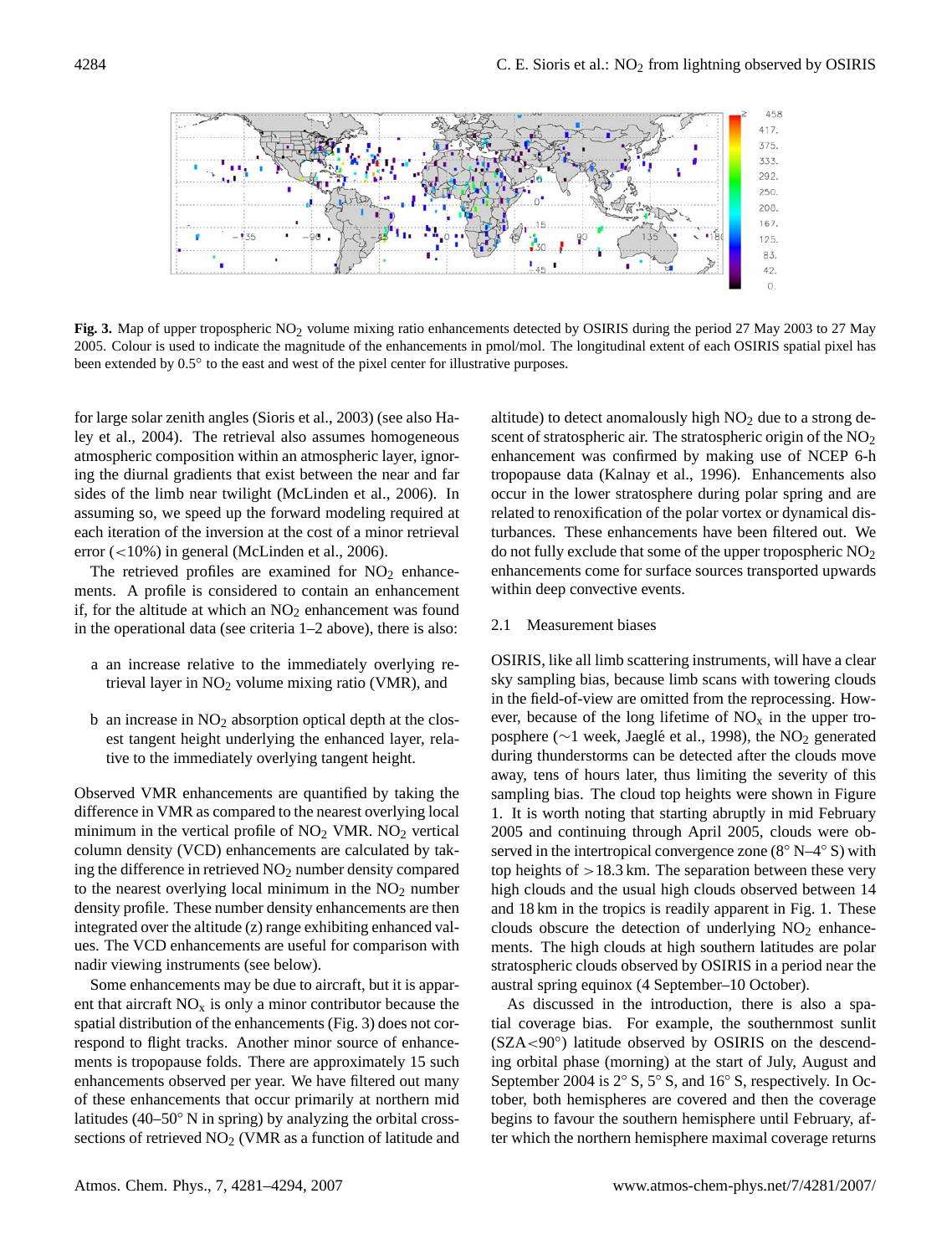and the annual cycle begins anew. Also, Odin is gradually precessing away from a true dawn/dusk orbit, resulting in an AM/PM bias, with more measurements in the AM, particularly in the tropics.

The month of January 2005 contains few observations as OSIRIS spent most of this month observing the mesosphere in search of polar noctilucent clouds.

# **3 GEOS-Chem model**

We use the GEOS-Chem global 3-D chemical transport model (Bey et al., 2001) for data interpretation. The specific simulation used here, based on GEOS-Chem version 7- 02-04 [\(http://www-as.harvard.edu/chemistry/trop/geos\)](http://www-as.harvard.edu/chemistry/trop/geos), has been previously described by Sauvage et al. (2007). Briefly, the simulation is driven by assimilated meteorological data for the year 2004 from the Goddard Earth Observing System (GEOS-4) at the NASA Global Modeling and Assimilation Office (GMAO). The GEOS-Chem model includes a detailed simulation of tropospheric ozone- $NO<sub>x</sub>$ -hydrocarbon chemistry as well as of aerosols and their precursors. The climatological spatial distribution of lightning is scaled locally following Sauvage et al. (2007) to reproduce the climatological seasonal mean lightning flash rates from the Lightning Imaging Sensor and Optical Transient Detector satellite instruments. This spatial scaling has a minor effect  $\left($  < 1.5%) on the globally-averaged  $NO<sub>2</sub>$  VMR in the upper troposphere. The local temporal variation of lightning  $NO<sub>x</sub>$  emissions remains linked to deep convection following the parameterization of Price and Rind (1992) with vertical profiles from Pickering et al. (1998) as implemented by Wang et al. (1998). The midlatitude and global lightning  $NO<sub>x</sub>$  sources are 1.6 and 6 Tg/year of nitrogen, respectively, following Martin et al. (2006) and Sauvage et al. (2007).

## **4 Results and discussion**

The enhancements in  $NO<sub>2</sub>$  VMR detected during the period 27 May 2003 to 27 May 2005 are mapped in Fig. 3. The displayed VMR corresponds to the altitude of the maximum enhancement (i.e. typically 13 km). In all, 283 events are detected producing  $NO<sub>2</sub> VCD$  enhancements ranging from  $3 \times 10^{13}$  to  $1.6 \times 10^{15}$  molec/cm<sup>2</sup> and NO<sub>2</sub> VMR enhancements of 1 to 920 pmol/mol. The smallest observed enhancements might have measurement uncertainties in excess of 100%, but we have not excluded any of the data. The  $NO<sub>2</sub>$ retrieval precision (illustrated below) appears to be on the order of 40 pmol/mol at 13 km, which is small relative to the average observed VMR enhancement of ∼125 pmol/mol, but slightly larger than the background  $NO<sub>2</sub>$  concentration in the remote topical south Pacific Ocean of 25–30 pptv (shown below). For a typical enhancement covering two retrieval layers (or 4 km in altitude), the uncertainty on the VCD integrated



**Fig. 4. (a)** OSIRIS operational  $NO<sub>2</sub>$  VMR (v2.3/2.4) at 12 km, in pmol/mol; AM data only, averaged over all available data and gridded on  $8^\circ \times 10^\circ$  (latitude, longitude), **(b)** same as (a), but for the year 2004, **(c)** same as (a) but for v3.0, **(d)** same as (c), but with diurnal scaling to 10:30 LT and with stratospheric points removed by defining the tropopause (see McLinden et al., 2000) as the lowest altitude with 150 nmol/mol of OSIRIS  $O_3$  (v3.0), (e) map of annual mean  $NO<sub>2</sub>$  VMR including lightning at  $z=12$  km for the year 2000, calculated for 10:30 LT with the GEOS-Chem model. **(f)** same as (e) except the difference is taken from a model run without lightning to isolate the contribution from lightning, **(g)** same as (e), except that, an attempt was made to match the spatiotemporal sampling of GEOS-Chem with that of OSIRIS. The monthly mean model data was weighted by the fraction of all OSIRIS data points that occurred in that month in order to make the temporal sampling of GEOS-Chem consistent with that of OSIRIS. The weighting according to the temporal measurement frequency of OSIRIS is performed as a function of latitude.

over the enhanced layers is  $\sim$ 4 × 10<sup>13</sup> molec/cm<sup>2</sup>. Limb scattering, owing to its long photon paths, is very sensitive to small enhancements in  $NO<sub>2</sub>$  in the upper troposphere relative to nadir viewing instruments (discussed below).

Figures 4a–b show the  $NO<sub>2</sub>$  VMR at 12 km averaged over all available v2.3/2.4 (2002–2005) and over data only from 2004, respectively. Comparing these two figures, the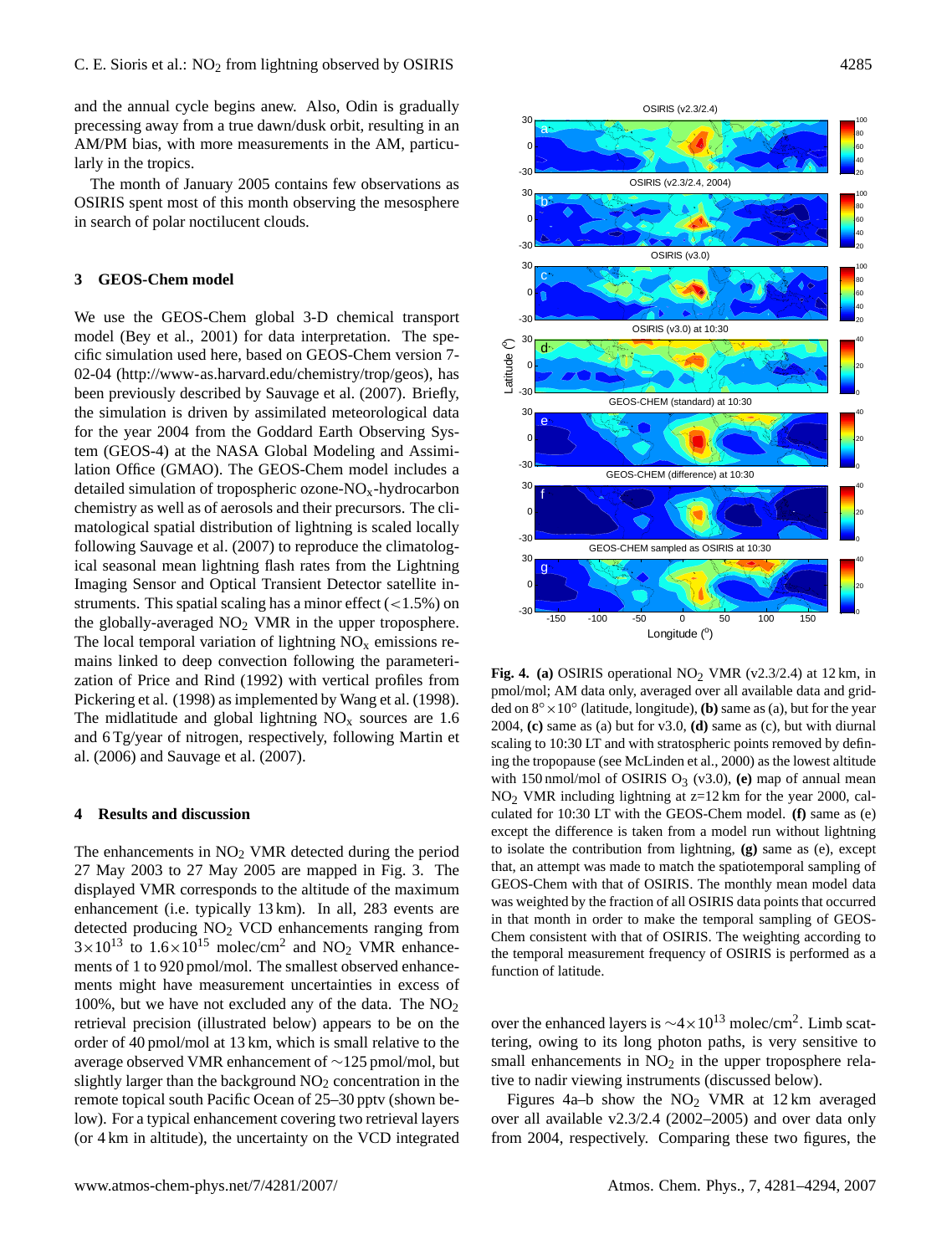

**Fig. 5.** Location of OSIRIS UT NO<sub>2</sub> enhancements as a function of month over the 2 year period (May 2003–May 2005). December, for example, is the 12th month and thus, observation locations are in red. The longitudinal extent of each OSIRIS spatial pixel has been extended by  $0.5^\circ$  to the east and west of the pixel center for illustrative purposes.

year-to-year variability in the mean  $NO<sub>2</sub>$  VMR at 12 km is  $\langle 20\%$ . Figure 4c shows the NO<sub>2</sub> VMR at 12 km averaged over all available v3.0 data (2002–2006). The v3.0 data suffer from poor statistics in the tropics due to the filtration of "cloudy" cases, whereas v2.3/2.4 data suffer from the retrieval errors caused by the neglect of clouds. However, due to the consistency of the versions as evidenced by the similarity of Figs. 4a and c, it appears that neither problem is major. Figures 4a and c also provides a measure of the upper tropospheric background NO<sup>2</sup> VMR (e.g. 30 pmol/mol over the tropical Pacific Ocean at ∼06:30 LT). The OSIRIS observations are scaled to 10:30 LT using the McLinden et al. (2000) photochemical box model (see also Brohede et al., 2007) to match the sampling time of the model simulations (Fig. 4d). This local time was chosen to clearly exclude from the simulated  $NO<sub>2</sub>$  field any twilight values (from the winter hemisphere) when NO<sub>2</sub> VMRs are much higher and changing rapidly. The OSIRIS observations (Fig. 4d) provide a similar spatial distribution of  $NO<sub>2</sub>$  enhancements to those obtained with the GEOS-Chem 3-dimensional tropospheric chemical transport model (Figs. 4e–f). The spatial correlation coefficient is 0.62. The simulated spatial pattern shown in Figs. 4e–f for z=12 km is similar at other upper tropospheric model levels but the NO<sub>2</sub> VMRs are smaller at higher altitudes. Lightning accounts for  $60\%$  of the simulated  $NO<sub>2</sub>$ at 12 km. Figures 4e–f show that at 12 km, the large majority of the  $NO<sub>2</sub>$  over Brazil, and northern India, for example, is from lightning. The maximum of 86% is reached over tropical Africa. Lightning  $NO<sub>2</sub>$  is more concentrated over tropical Africa than over Brazil in both the OSIRIS observations and the GEOS-Chem simulation. Lightning flash counts from OTD (Optical Transient Detector) are also higher over tropical Africa than South America (Christian et al., 2003). In South America, the simulated and observed UT  $NO<sub>2</sub>$  enhancements lie in eastern Brazil. The ten year mean flash rate over Brazil from LIS and OTD also show more lightning on the eastern half of this country (not shown). Figure 4g shows model data sampled to match to the latitudinally and monthly dependent sampling pattern of OSIRIS. The sampling of the GEOS-Chem simulated data according to OSIRIS improves the spatial correlation coefficient to 0.67. The latitude range of Fig. 4 is limited to low latitudes since 12 km, the altitude at which enhancements due to lightning are typically largest, frequently lies in the stratosphere at middle and high latitudes.

In order to derive an estimate of the globally-averaged ratio between the observations and the simulations of  $NO<sub>2</sub>$ VMR at 12 km, the VMRs in each grid cell are weighted by the cosine of the latitude since the grid cell area decreases in the poleward direction. The weighted average is taken for the latitude region of 30◦ N–30◦ S shown in Fig. 4d for OSIRIS and Fig. 4e for GEOS-Chem. The OSIRIS observations suggest larger background  $NO<sub>2</sub>$  concentrations in the upper troposphere (by 6 to 7 pmol/mol or 40%), but the difference between the observations and the simulations is within the uncertainty in the lightning source strength derived from other recent global analyses (e.g. Martin et al., 2007; Sauvage et al., 2007). Sampling GEOS-Chem according to OSIRIS increases the simulated mean  $NO<sub>2</sub>$  VMR at 12 km, which reduces the bias between OSIRIS and GEOS-Chem by 7%. OSIRIS  $NO<sub>2</sub>$  shown in Figure 4d may have a slight high bias partly due to the low cloud albedo assumed in the photochemical modeling of the scaling factor between local times.

The  $NO<sub>2</sub>$  enhancements observed by OSIRIS generally occur at 12 to 13 km more frequently than at 10 to 11 km. The mean altitude of the  $NO<sub>2</sub>$  number density local maximum is  $13.2 \pm 1.8$  km (N=283). This is consistent with the notion that most of the  $NO<sub>2</sub>$  is generated by lightning and persisting near the cloud top altitude. Sample profiles are shown below which demonstrate this well-defined peak in  $NO<sub>2</sub>$  concentration.

The latitudinal distribution is mostly as expected in the following aspect. In general, the thunderstorms exhibiting weaker vertical development (e.g. to  $\leq$ 13 km) extend latitudinally as far as 45° N and  $\sim$ 40° S, but the thunderstorms with stronger vertical development  $(z>13 \text{ km})$  tend to be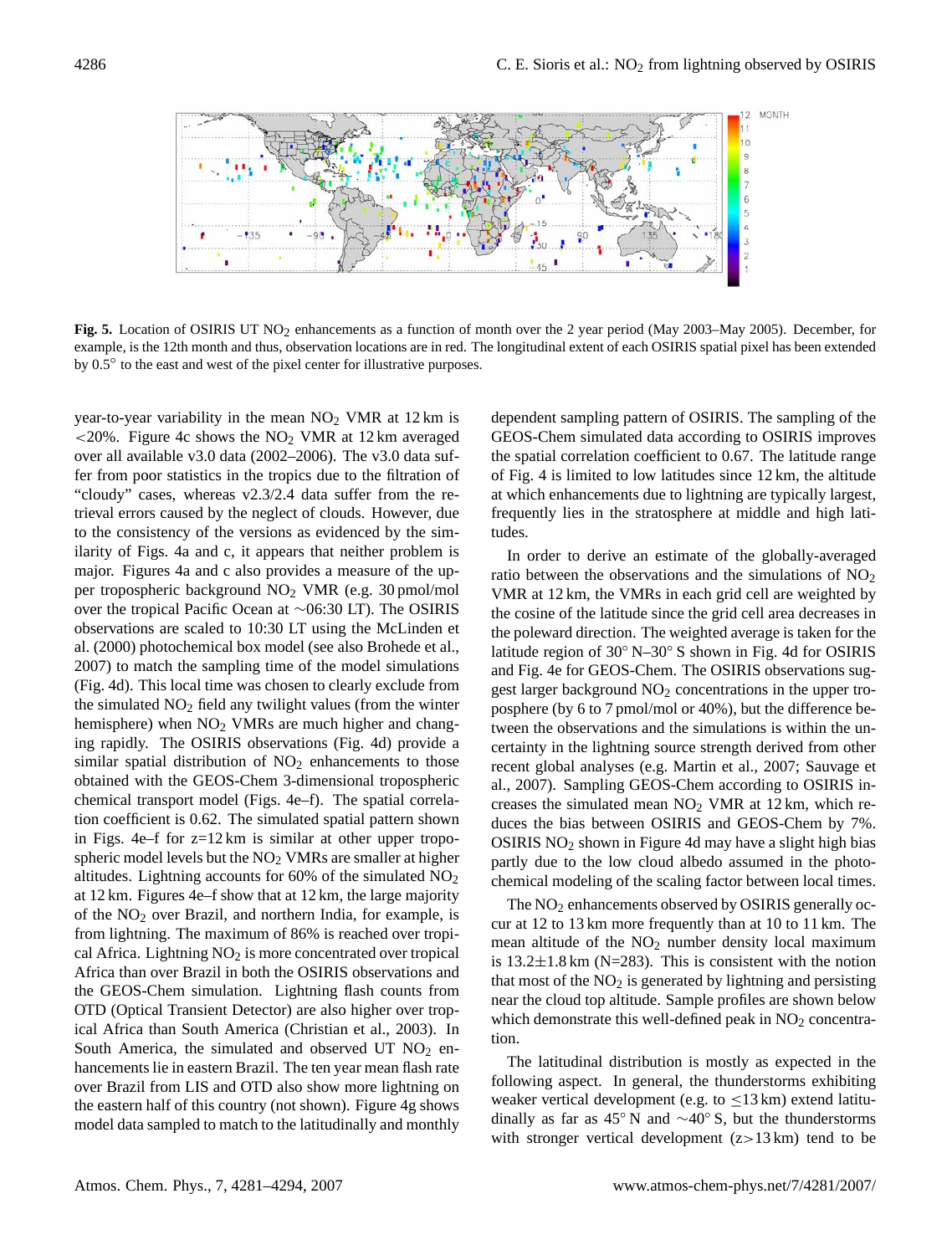located within 33◦ of the equator. There is also a hemispheric asymmetry in the frequency of the  $NO<sub>2</sub>$  enhancements, as most were observed in the northern hemisphere for the period analyzed, consistent with the GEOS-Chem simulation. The greater abundance of lightning  $NO<sub>x</sub>$  in the northern hemisphere may relate to the higher fraction of land in this hemisphere as most thunderstorms occur over land.

The overall seasonality of the enhancements is shown in Fig. 5. Lightning  $NO<sub>x</sub>$  enhancements in the North American outflow region shift from being generally south of 30◦ N in the boreal spring to ∼40◦ N in midsummer.

As shown in Fig. 3, 55 upper tropospheric (UT)  $NO<sub>2</sub>$  enhancements lie in tropical Africa (between 23◦ S and 23◦ N). In Fig. 6, we show the latitudinal distribution of enhancements over Africa. Figure 4f shows the contribution of lightning  $NO<sub>2</sub>$  in the model simulations extending into Saharan Africa.  $NO<sub>2</sub>$  enhancements are also found in the OSIRIS observations in this desert region (Fig. 3). We hypothesize that these enhancements are from advected lightning  $NO<sub>x</sub>$  since 12 of the 14 enhancements observed over Libya, Egypt and Chad are unaccompanied by coincident LIS lightning observations or any meteorological record of a thunderstorm, whereas globally, the majority of the  $NO<sub>2</sub>$  enhancements lie within  $\pm 4^{\circ}$  of latitude (lat) and longitude (lon) of LIS-observed lightning occurring earlier on the same day or the previous day. Local meteorological data [\(http://meteo.](http://meteo.infospace.ru/wcarch/html/index.sht) [infospace.ru/wcarch/html/index.sht\)](http://meteo.infospace.ru/wcarch/html/index.sht) for the given days usually show that cloud fraction is small and the air at the surface is very dry. Back-trajectory analyses were performed to investigate the origin of the enhancements. We find that most of the lightning flashes which coincided with the backtrajectories in space (within  $\pm 4^{\circ}$  of lat and lon) and time (within 1 h) occurred over Algeria in the previous 72 h or less.

The most outstanding difference between the simulations and the observations exists in the western North Atlantic near  $30°$  N. There is a trail of  $NO<sub>2</sub>$  crossing this marine region in the observations in a latitude band between 27– 37◦ N (Fig. 3). These observations lie at a mean altitude of 11.6±0.9 km, which corresponds very well with the altitude of 12 km for the model simulations. The enhancements in the North Atlantic fall almost evenly into two narrow time periods: late summer (e.g. August) and early spring (late March to early May). Large enhancements from lightning outflow into the western north Atlantic in early August 2004 were observed during the International Consortium for Atmospheric Research on Transport and Transformation (ICARTT) aircraft campaign (Martin et al., 2006; Hudman, et al., 2007, Bertram et al., 2007). The early springtime enhancements correspond to storms with even weaker vertical development than those during late summer. We are uncertain as to the reason the model is not capturing the magnitude of the lightningproduced  $NO<sub>2</sub>$  enhancement in the upper troposphere, but a factor of two underestimate was also observed by Martin et al. (2006) at 225 hPa ( $z \approx 12 \text{ km}$ ) in their analysis of



Fig. 6. Histogram of OSIRIS UT NO<sub>2</sub> enhancements detected over Africa over the 2 year period (May 2003–May 2005). The latitude at the midpoint of each bin is labeled on the x-axis.

NO<sup>2</sup> profiles measured by the TD-LIF instrument onboard the DC-8 during ICARTT 2004, even after increasing the northern mid-latitude lightning source to 1.6 Tg/year of nitrogen (see also Hudman et al., 2007). The observed TD-LIF profiles show a greater fraction of  $NO<sub>2</sub>$  above 225 hPa than the model. We suspect that the low bias of the model in the North Atlantic (see Martin et al., 2006) and on a global scale (i.e. compare Figs. 4d and g) could be related to the vertical profile of lightning  $NO<sub>x</sub>$  emissions used in the simulation. Comparison of the mean  $NO<sub>2</sub>$  vertical profile from GEOS-Chem and OSIRIS was inconclusive due to insufficient overlap between them. With regard to the magnitude of the observed upper tropospheric column enhancements, they are log-normally distributed with a mode of  $\sim$ 1.5×10<sup>14</sup> molec/cm<sup>2</sup> (Fig. 7). Given the single-pixel precision of tropospheric  $NO<sub>2</sub>$  columns due to spectral fitting is  $0.5-1.5 \times 10^{15}$  molec/cm<sup>2</sup> (Martin et al., 2006; Wang et al., 2007), it is apparent from Fig. 7 that a large fraction of lightning  $NO<sub>2</sub>$  enhancements will be difficult to detect with the current generation of satellite nadir instruments. These nadirgeometry precisions are more than one order of magnitude larger than OSIRIS's precision of  $4 \times 10^{13}$  molec/cm<sup>2</sup> for an upper tropospheric VCD. Nevertheless, nadir viewing instruments such as GOME have improved our understanding of the contribution of lightning to the tropospheric  $NO<sub>x</sub>$  budget. Using monthly averaging of GOME  $NO<sub>2</sub>$  vertical column densities over a  $10^{\circ}$  (lat)  $\times$  20 $^{\circ}$  (lon) region, increases of  $2\times10^{14}$  molec/cm<sup>2</sup> between winter and summer were linked to lightning (Beirle et al., 2004) in Central Australia. Beirle et al. (2006) found a mean tropospheric  $NO<sub>x</sub> VCD$  over 9 adjacent GOME pixels during an isolated summer storm in the Gulf of Mexico. Using their stated  $NO<sub>2</sub>$  to  $NO<sub>x</sub>$  ratio, effective for the tropospheric column in the presence of lightninggenerated  $NO_x$ , the mean  $NO_x$  VCD converts to a  $NO_2$  VCD of  $2 \times 10^{15}$  molec/cm<sup>2</sup>. This amount is larger than any of the tropospheric column enhancements above 11.0 km observed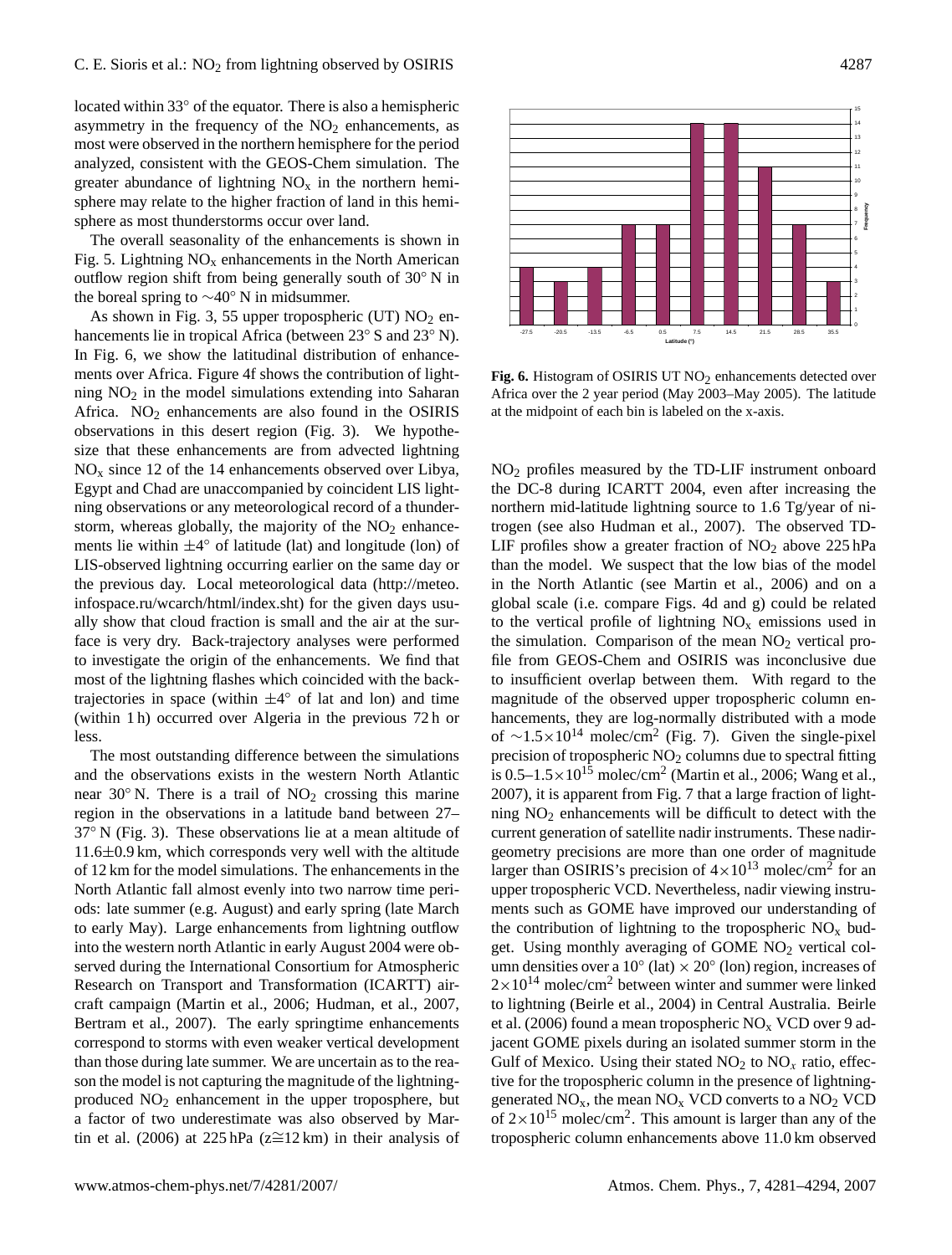

**Fig. 7.** Distribution of OSIRIS UT NO<sub>2</sub> column enhancements due to lightning is well described  $(r^2=0.9754)$  by a 3-parameter lognormal distribution. Bin midpoint values are labeled along the xaxis. No effort has been made to scale column enhancements to a single local time.

by OSIRIS (Fig. 7), but is comparable to the magnitude of tropospheric NO<sup>2</sup> column seen by OMI (Levelt et al., 2006) (see below). Boersma et al. (2005) observed a strong relationship between cloud top height and  $NO<sub>2</sub>$  column near and above cloud top in annually-averaged GOME data for clouds with top pressures less than 440 hPa. Over ocean, for example, they were able to clearly observe a  $NO<sub>2</sub> VCD$  increase from  $2.3 \times 10^{14}$  to  $7.5 \times 10^{14}$  molec/cm<sup>2</sup> as cloud top height increased from 6.5 km to 12 km. This study also showed good correlations between annually-averaged tropospheric  $NO<sub>2</sub>$  VCDs from GOME and lightning  $NO<sub>2</sub>$  VCDs from a 3-dimensional chemical transport model (named TM3) in many regions, such as Australia, with GOME observed tropospheric NO<sub>2</sub> VCDs increasing from  $2 \times 10^{14}$  to  $9 \times 10^{14}$ molec/cm<sup>2</sup> over the range of the TM3-simulated lightning NO<sup>2</sup> VCDs. To summarize these three studies, the detection limit of GOME approaches that of a single limb scattering observation when data are averaged over at least a period of a month or when individual storm studies are limited to cases where lightning enhancements are relatively large. However, the spatial coverage and resolution provided by the current generation of nadir measurements complements the vertical profile information provided by limb scattering.

#### **5 Case studies**

As stated above, 283 events, believed to be almost entirely due to lightning-generated  $NO<sub>2</sub>$ , are found. Details for the ten largest enhancements are given in Table 1. The two largest are studied in detail, as is a third, smaller enhancement detected by three limb-viewing instruments.



Fig. 8a. Comparison of NO<sub>2</sub> profiles from SCIAMACHY (25.923◦ S, 76.002◦ E, SZA=44◦ AM) and OSIRIS on 15/03/2005 after nearby lightning flashes hours earlier led to large enhancements in NO<sub>2</sub>. OSIRIS scans 32 and 33 are at  $(27.22° S, 76.1° E,$ SZA=88.09° AM) and (27.949° S, 76.0° E, SZA=88.59° AM), respectively, for TH≅13 km. All three profiles have been converted to SZA=88.59◦ AM to account for diurnal variation using a photochemical model (McLinden et al., 2000; see also Brohede et al., 2007).

#### 5.1 Southern Indian Ocean

On the morning of 15 March 2005, the largest enhancement in the 2-year record was observed by OSIRIS over the southern Indian Ocean. LIS observed a single lightning flash on the previous afternoon (14 March 2005 at 11:21 UTC at 23.94◦ S, 72.07◦ E). Other lightning strikes may have occurred but may not have been detected by LIS since, for example, there are large gaps between swaths of successive orbits. OSIRIS detected, at  $13 \text{ km}$ ,  $NO_2$  enhancements of  $621\pm100$  and  $541\pm123$  pmol/mol in a downscan and successive upscan at  $(27.2° S, 76.1° E)$  and  $(27.9° S, 76.0° E)$ , respectively (Fig. 8a). The OSIRIS spectra recorded at a tangent height of ∼12 km in each scan are taken 11 s apart, translating to ∼80 km in the along track direction. Using the HYSPLIT4 dispersion model (Rolph, 2003), we have determined that at 13 km, the plume of  $NO<sub>x</sub>$  created by the aforementioned lightning flash would have traveled steadily eastward to  $(23° S, 75.3° E)$  during the 14 h separating the lightning flash and the OSIRIS observations. This trajectory brings the  $NO<sub>2</sub>$  plume closer to the line of sight of OSIRIS. The upper tropospheric  $NO<sub>2</sub>$  column (z>11.0 km) observed by SCIAMACHY four hours later (at its local time of ∼10:15) is  $(1.2\pm0.3)\times10^{14}$  molec/cm<sup>2</sup> using the retrieval method of Sioris et al. (2004). SCIAMACHY also provides nadir imagery of tropospheric  $NO<sub>2</sub>$  column abundances at high spatial resolution (e.g.  $30 \text{ km} \times 60 \text{ km}$ ). The corresponding nadir tropospheric columns (see Martin et al., 2006 for further information) are an order of magnitude larger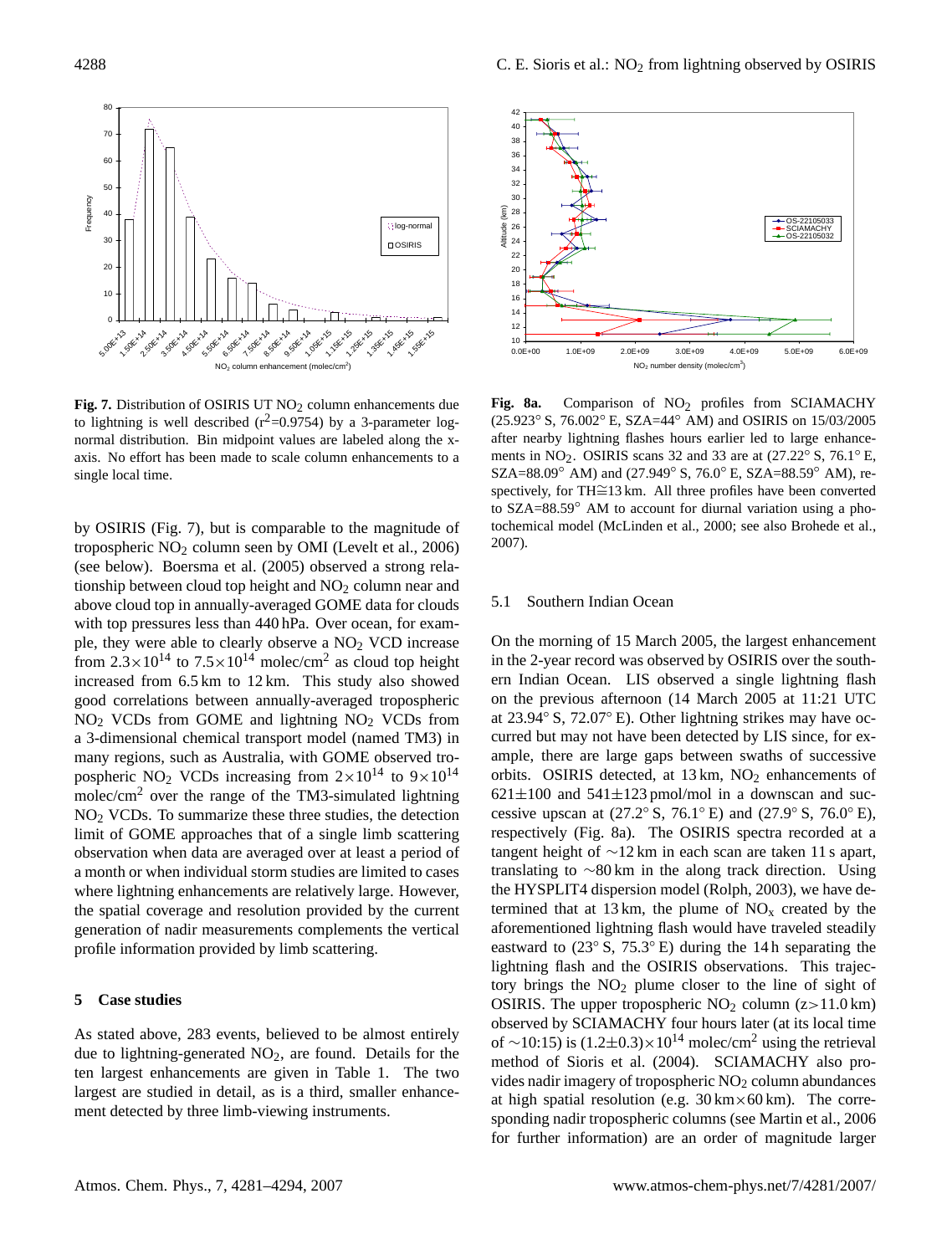| dd | mm | уууу | z<br>(km) | lat<br>(°) | lon<br>$(^\circ)$ | $\mathrm{AM}/$<br>$\mathbf{PM}$ | <b>VCD</b><br>$(x10^{14})$<br>molec/cm <sup>2</sup> ) | <b>VMR</b><br>(pmol<br>$mol-1$ | $\rm dVMR$<br>(pmol<br>$mol^{-1}$ ) | Remark, LIS info                                                                                |
|----|----|------|-----------|------------|-------------------|---------------------------------|-------------------------------------------------------|--------------------------------|-------------------------------------|-------------------------------------------------------------------------------------------------|
| 15 | 03 | 2005 | 13        | $-26$      | 76                | ${\rm AM}$                      | 16.4                                                  | 710                            | 621                                 | S. Indian Ocean;<br>LIS: 11:21 UTC<br>[14/03/2005]<br>$(-23.936, 72.074)$<br>(see Sect. $5.1$ ) |
| 24 | 03 | 2005 | 11        | $27\,$     | $-46$             | AM                              | 15.1                                                  | 590                            | 502                                 | Atlantic;<br>(see Sect. $5.2$ )                                                                 |
| 15 | 03 | 2005 | 13        | $-29$      | 76                | $\mathbf{A}\mathbf{M}$          | 12.8                                                  | 633                            | 541                                 | S. Indian Ocean;<br>LIS: 11:21 UTC<br>[14/03/2005]<br>$(-23.936, 72.074)$                       |
| 23 | 03 | 2005 | 13        | 32         | $-59$             | PM                              | 10.5                                                  | 1015                           | 924                                 | Atlantic;<br>(see Sect. $5.2$ )                                                                 |
| 12 | 03 | 2005 | 15        | $-29$      | 56                | $\mathbf{A}\mathbf{M}$          | 10.2                                                  | 901                            | 851                                 | S. Indian Ocean;<br>LIS: 14:03 UTC<br>[11/03/2005]<br>$(-24.631, 47.222)$                       |
| 04 | 06 | 2004 | 11        | $-7$       | 9                 | $\mathbf{A}\mathbf{M}$          | 10.0                                                  | 314                            | 231                                 | Atlantic;<br>LIS: 12:17 UTC<br>[03/06/2004]<br>$(-1.451, 7.329)$                                |
| 01 | 04 | 2005 | 11        | 30         | $-72$             | $\mathbf{PM}$                   | 8.31                                                  | 349                            | 259                                 | Atlantic;<br>LIS: 02:09 UTC<br>[01/04/2005]<br>$(31.389, -79.425)$                              |
| 04 | 05 | 2004 | 11        | $-7$       | 13                | $\mathbf{A}\mathbf{M}$          | 8.27                                                  | 312                            | 222                                 | Angola;<br>no coinc. LIS obs.;<br>no lightning or thun-<br>der at ground                        |
| 16 | 03 | 2005 | 13        | $-17$      | 101               | $\mathbf{A}\mathbf{M}$          | 8.19                                                  | 301                            | 275                                 | S. Indian Ocean;<br>no LIS lightning,<br>tropical cyclone Willy<br>(see Sect. $5.4$ )           |
| 15 | 03 | 2005 | 13        | $-16$      | 103               | $\mathbf{A}\mathbf{M}$          | 8.15                                                  | 286                            | 232                                 | S. Indian Ocean;<br>no LIS lightning,<br>tropical cyclone Willy                                 |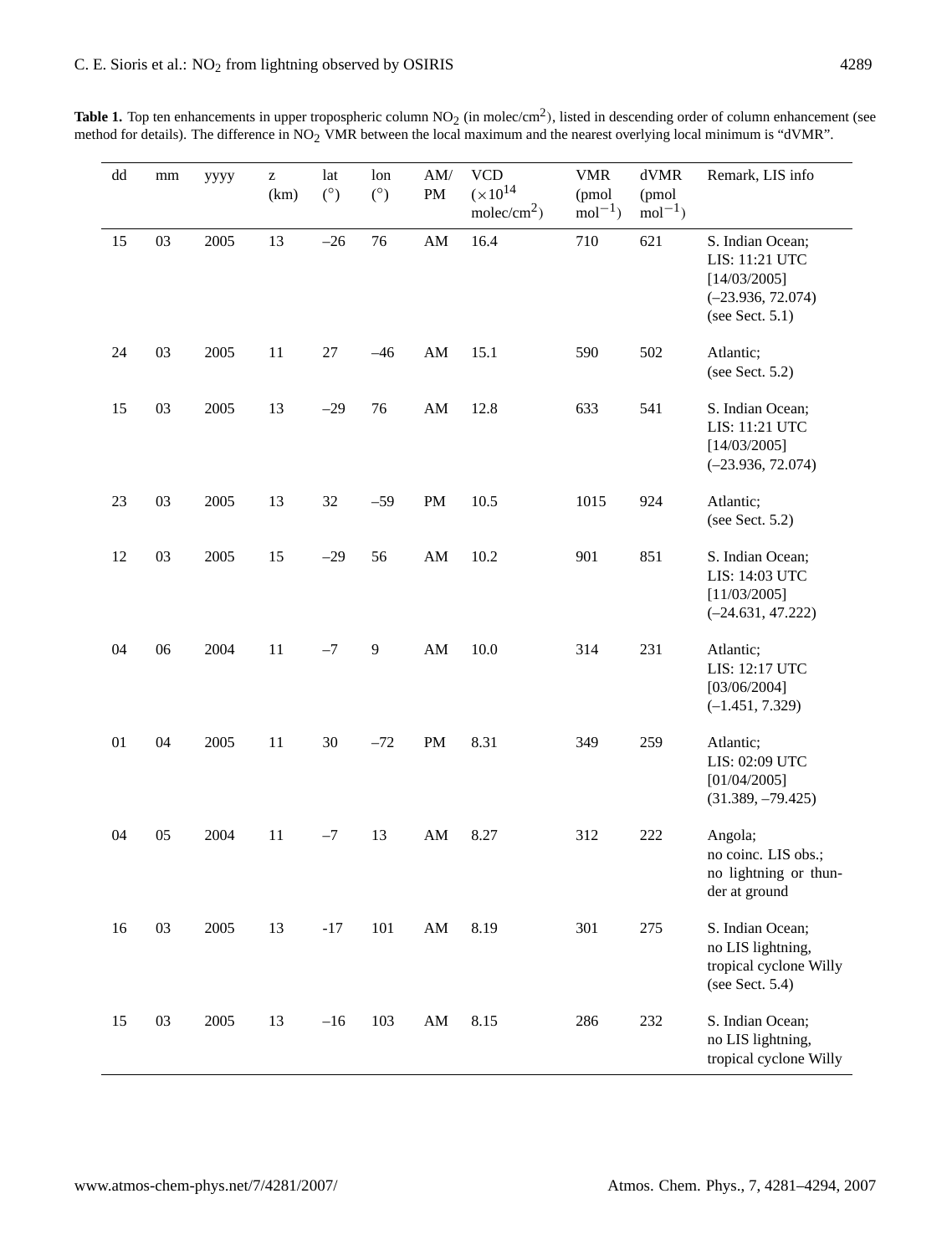

**Fig. 8b.** SCIAMACHY tropospheric  $NO<sub>2</sub>$  column (molec/cm<sup>2</sup>) map on 15 March 2005, after filtering ground pixels with cloud radiance fraction of  $>0.5$ . The NO<sub>2</sub> enhancement stretches over several degrees of longitude (72–79◦ E) and latitude (25–28◦ S). Background tropospheric NO<sub>2</sub> column abundances  $\left(\frac{10^{15} \text{ molec/cm}^2}{\text{m}}\right)$ surround the enhancement to the east, north and south and are also observed in the surrounding nadir states. From coincident SCIA-MACHY limb scattering observations, the highest clouds in this region had tops at ∼5 km.

(Fig. 8b). This suggests that most of the  $NO<sub>2</sub>$  enhancement lies below 11 km in this case. Possible bias in nadir tropospheric column amounts resulting from the sensitivity of the air mass factor to the assumed  $NO<sub>2</sub>$  profile shape can only partly explain the magnitude of the difference between the upper tropospheric  $NO<sub>2</sub>$  column from limb scattering and the full tropospheric column from nadir. OSIRIS, in successive scans, observed upper tropospheric column enhancements of  $1.64 \times 10^{15}$  and  $1.28 \times 10^{15}$  molec/cm<sup>2</sup>, an order of magnitude larger than SCIAMACHY from limb scattering but, based on photochemical box model calculations (McLinden et al., 2000), a factor of ∼4 is attributable to the strong local time dependence of the  $NO<sub>x</sub>$  partitioning near sunrise (SZA>80◦ ) and the remaining factor of 2.5 is most likely related to the azimuthal averaging performed in the SCIAMACHY limb data analysis leading to 960 km across-track spatial resolution, judging from the large range in nadir tropospheric VCDs. This is supported by a similar factor of 2.2 which exists between the largest tropospheric VCD  $(1.72 \times 10^{15} \text{ molec/cm}^2)$  and the median tropospheric VCD  $(7.8 \times 10^{14} \text{ molec/cm}^2)$  over the SCIAMACHY nadir state (with  $1\sigma$  variability of  $3.3 \times 10^{14}$  molec/cm<sup>2</sup>). During the four hours between the OSIRIS and SCIAMACHY observations, the lightning  $NO<sub>x</sub>$  plume transforms slowly into HNO3. This chemical evolution is not taken into account and could also explain some of the differences between SCIA-MACHY and OSIRIS.

This case study demonstrates two advantages of OSIRIS for remote sensing of lightning  $NO<sub>2</sub>$ : fine across-track resolution and local times near twilight to increase  $NO<sub>2</sub>$  absorption signal strength, particularly from the tropopause region.



**Fig. 9a.** Lightning imagery from LIS showing lightning extending out over the Atlantic northeast of Florida at 05:35 UTC on 23 March 2005.

#### 5.2 North Atlantic Ocean

The second largest VCD enhancement during the analyzed time period also occurred in March 2005. NO<sub>2</sub> VMR enhancements of  $924\pm131$ ,  $502\pm86$ , and  $293\pm95$  pmol/mol were observed in the western North Atlantic on the afternoon of 23 March 2005 and the following two mornings, respectively. LIS, with only two observing times per day, observed peak flash rates at 05:35 UTC on 23 March 2005 off the Floridian coast as shown in Fig. 9a, but meteorological data [\(http://www.wunderground.com\)](http://www.wunderground.com) from Titusville, FL (28.6◦ N, 80.8◦ W) indicate a thunderstorm occurred at 00:00 UTC on 23 March 2005. We calculated forwardtrajectories using HYSPLIT4 (Fig. 9b) for an altitude of 12.5 km. At this altitude, the trajectory starting at 02:00 UTC on 23 March 2005 is most consistent with OSIRIS NO<sup>2</sup> peak heights on 23, 24 and 25 March 2005 (see below) and with the advection of the  $NO<sub>2</sub>$  plume visible in tropospheric column maps (Figs. 9c–d) from OMI (version 2) data (Bucsela et al., 2006). Figure 9e shows that OSIRIS captures the fact that lightning  $NO<sub>x</sub>$  production, which appears to have originated at ∼12.5 km, descended by ∼1 km as it flowed across the North Atlantic to the observation geolocation on 24 March 2005. As well, OSIRIS observes the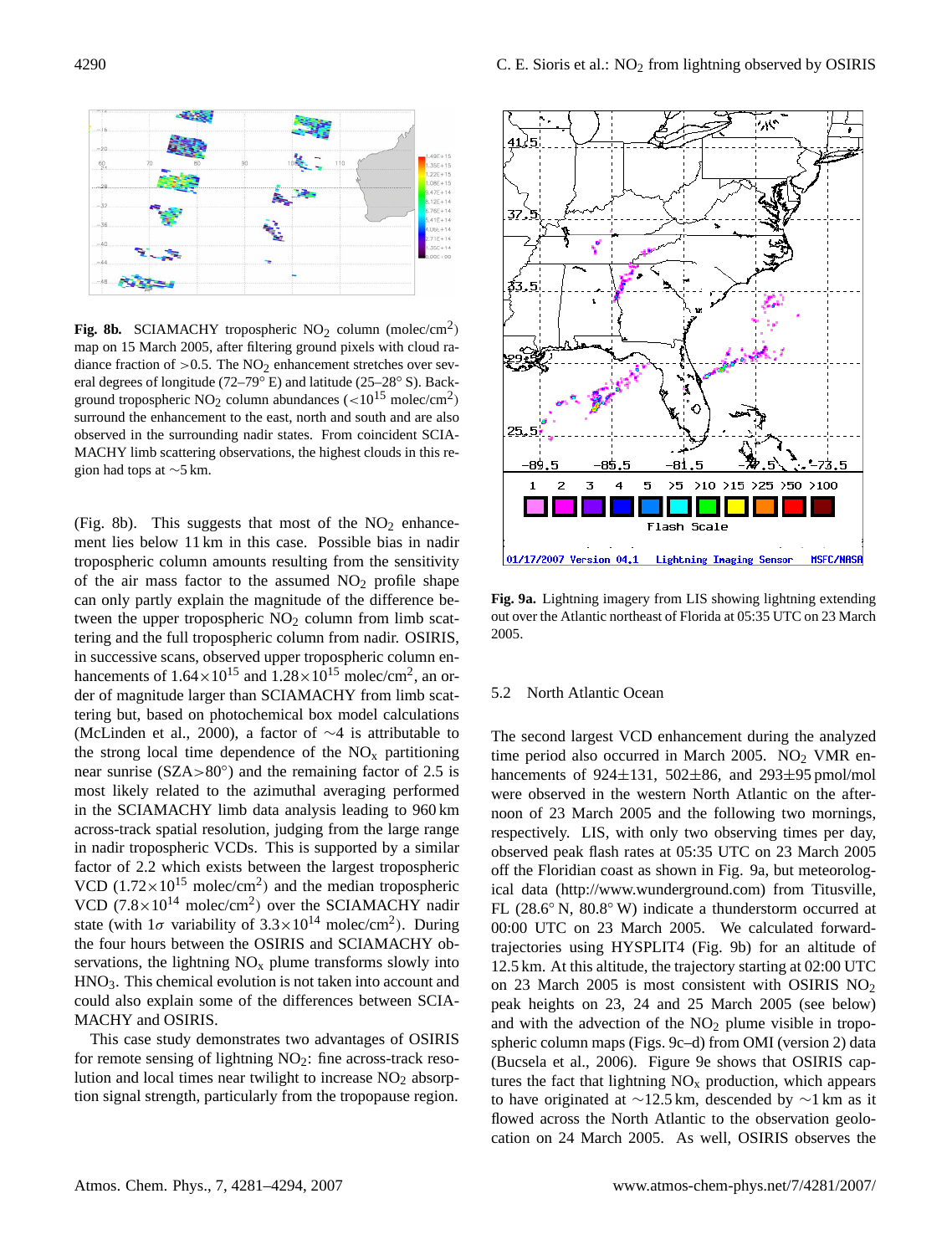

**Fig. 9b.** 72-h forward trajectories for start geolocation of  $\frac{14}{14}$  $z=12.5$  km,  $29.5°$  N,  $79°$  W. Start times of the trajectories are shown the air parcel moves forward in time from off the coast of northern cate the position in time and space of the series of enhancements observed by OSIRIS.



**Fig. 9c.** Tropospheric column  $NO_2$  (molec/cm<sup>2</sup>) from OMI on 23 March 2005 showing a plume of  $NO<sub>2</sub>$  transported along the trajectory starting at 02:00 UTC on 23 March 2005, also shown in Fig. 9b. The trajectory during the same calendar day (UTC) is shown. The filled black circle represents the location of the OSIRIS profile from the same calendar day (shown below). Cloudy OMI data have been filtered using a cloud fraction threshold of 0.5. The local time of the OMI measurements is approximately 13:30.



**Fig. 9d.** Same as (c), except for 24 March 2005. OMI data was not available on 25/03/2005 for the Atlantic region.



Fig. 9e. NO<sub>2</sub> number density profiles observed by OSIRIS at 32.3◦ N, 58.7◦ W on 23/03/2005 (SZA=89.643◦ PM), at 27.3◦ N, 46.4◦ W on 24 March 2005 (SZA=80.746◦ AM), and at 27.7◦ N, 0.3◦ E on 25 March 2005 (SZA=80.563◦ AM). The profiles on 24– 25 March 2005 have been scaled to SZA=89.643◦ PM to allow for comparison of the profiles without diurnal differences in  $NO<sub>x</sub>$  partitioning.

vertical dispersion of the  $NO<sub>2</sub>$  from a spike at 12 to 13 km on 23 March 2005 to a broader maximum at ∼11 km in the 24 March 2005 vertical profile. The continued descent, dispersion and evolution of the elevated- $NO<sub>x</sub>$  layer is apparent in the 25 March 2005 profile, which peaks at 11 km, but has smaller  $NO<sub>2</sub>$  concentrations there than on the previous day and does not show any significant enhancement at 13 km.

# 5.3 Tropical South America

We have searched for coincidences with the SCISAT instruments ACE (Atmospheric Chemistry Experiment) and MAESTRO (Measurement of Aerosol Extinction in the Stratosphere and Troposphere by Occultation) (Bernath et al., 2006). A sample coincidence (Fig. 10a) occurred on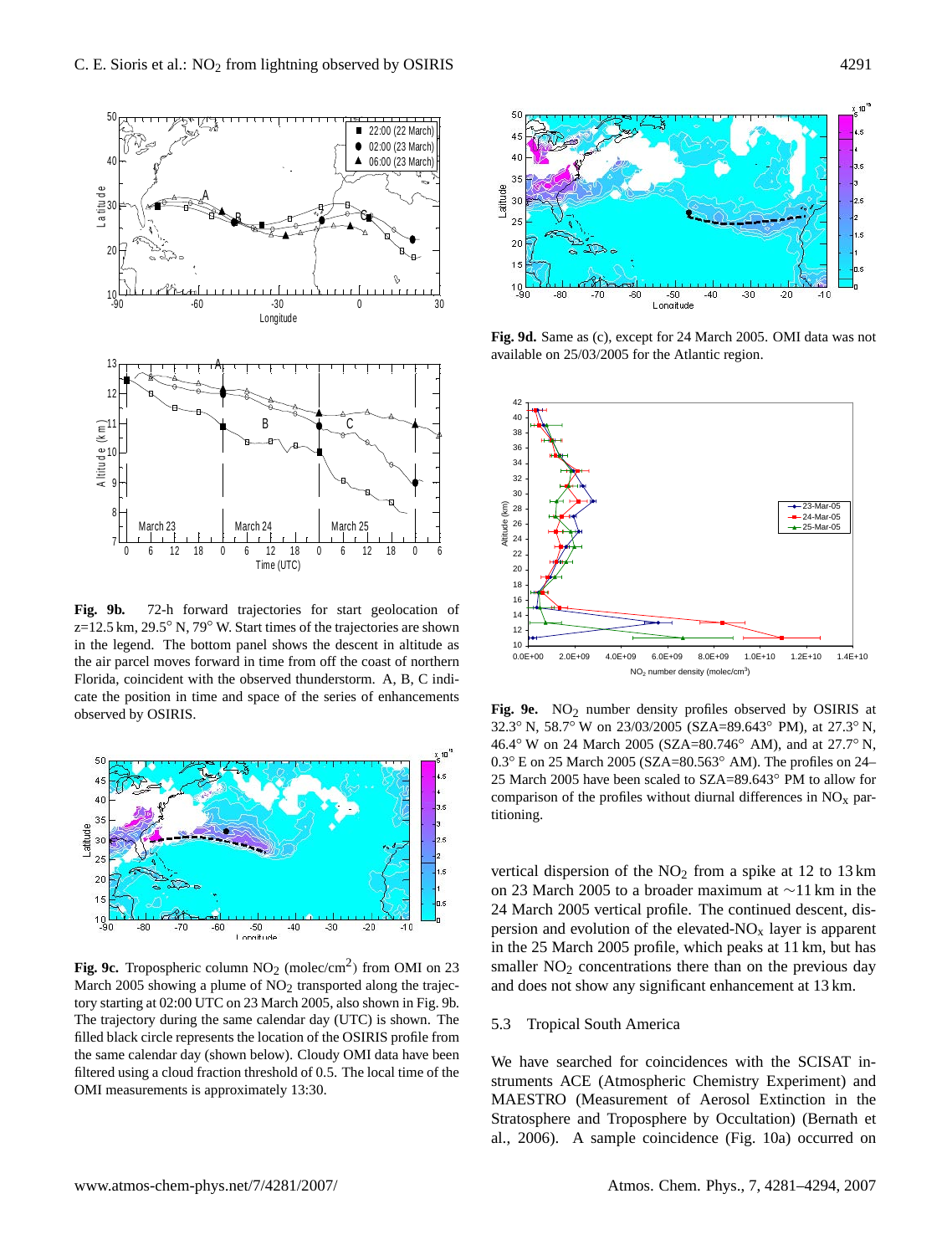

**Fig. 10a.** Coincident profiles of  $NO<sub>x</sub>$  inferred from measurements of NO or NO2 observed by three satellite instruments on 06/08/2004 showing enhanced mixing ratios in the upper troposphere shortly after several nearby lightning strikes in tropical South America. MAESTRO and ACE observed  $NO<sub>2</sub>$  while the latter also observed NO at local sunset (3.3◦ N, 71.7◦ W). OSIRIS (2◦ N, 71◦ N) measured  $NO<sub>2</sub>$  just after local sunrise (SZA=85.4°). The  $NO<sub>x</sub>$  profile has been inferred by appropriately scaling by the  $NO<sub>x</sub>/NO$  or  $NO<sub>x</sub>/NO<sub>2</sub>$  ratio from photochemical model calculations (McLinden et al., 2000) with  $NO<sub>x</sub>$  defined here only as  $NO + NO<sub>2</sub> + 2 N<sub>2</sub>O<sub>5</sub>$ to account for the diurnal dissociation of  $N_2O_5$ . The curve "ACE from sum" is the  $NO<sub>x</sub>$  calculated by summation and the error bars reflect the quadrature sum of the uncertainties of the three species. For all other curves, uncertainties only reflect the precision of the measured species.

6 August 2004 over tropical South America. LIS had observed several lightning flashes on 5 August 2004 just north of the equator at a longitude of 71◦ W (Fig. 10b). OSIRIS detected a coincident  $NO<sub>2</sub>$  enhancement at 15 km. The LIS flash observations were also coincident with MAESTRO, which observed an  $NO<sub>2</sub>$  local maximum at 13.53 km, and ACE, which observed a local maximum in  $NO<sub>2</sub>$  volume mixing ratio at 13.8 km, and a local maximum in NO at the lowest point in that profile at  $15.2 \text{ km}$ . The OSIRIS NO<sub>2</sub> profile has been converted to local sunset with the photochemical model, and all of the instruments are consistent in terms of the inferred  $NO<sub>x</sub>$ . In the upper troposphere, all of the instruments paint a consistent picture of a  $NO<sub>x</sub>$  maximum at  $14-15$  km. Prior to inferring NO<sub>x</sub>, we have corrected for the large diurnal effect error in the occultation measurements (Brohede et al., 2007), particularly for NO. There are a few other cases of coincident enhancements in NO, NO2, and/or HNO<sub>3</sub> between ACE, MAESTRO and OSIRIS. Thus, it appears that the SCISAT instruments can also assist in the global measurement of lightning  $NO_x$  and  $NO_y$  from space.

## 5.4 Tropical cyclones

On successive days in mid-March 2005, OSIRIS observed the 9th and 10th largest enhancements in upper tropospheric



**Fig. 10b.** Map of lightning flashes from LIS over Colombia on 5 August 2004 between 06:13 and 08:01 UTC.

 $NO<sub>2</sub>$  in the 2-year period (see Table 1). These enhancements were located over the south Indian Ocean and were generated by tropical cyclone 23S (Category 2), also known as Willy. Hurricane Ivan also appears to have been responsible for an enhancement of UT NO<sub>2</sub> observed on 19 September 2004. However, these were the only two tropical cyclones (see [http://weather.unisys.com/hurricane/\)](http://weather.unisys.com/hurricane/) observed by OSIRIS to generate significant lightning  $NO<sub>2</sub>$  in the 2-year period, indicating that hurricanes generally produce very little lightning compared to other storms, consistent with the work of Molinari et al. (1994).

## **6 Summary, conclusions and future work**

We have searched two years (May 2003–May 2005) of OSIRIS (Optical Spectrograph and Infrared Imager System) operational nitrogen dioxide data (version 2.3/2.4) to find large enhancements in the observations by comparing concentrations with those predicted by a photochemical model and by identifying local maxima in  $NO<sub>2</sub>$  volume mixing ratio. We have reanalyzed these cases with an improved algorithm, which retrieves only down to cloud top height if clouds are detected above 10 km.

We find that enhancements in upper tropospheric  $NO<sub>2</sub>$  are readily observed by OSIRIS. Most of these enhancements are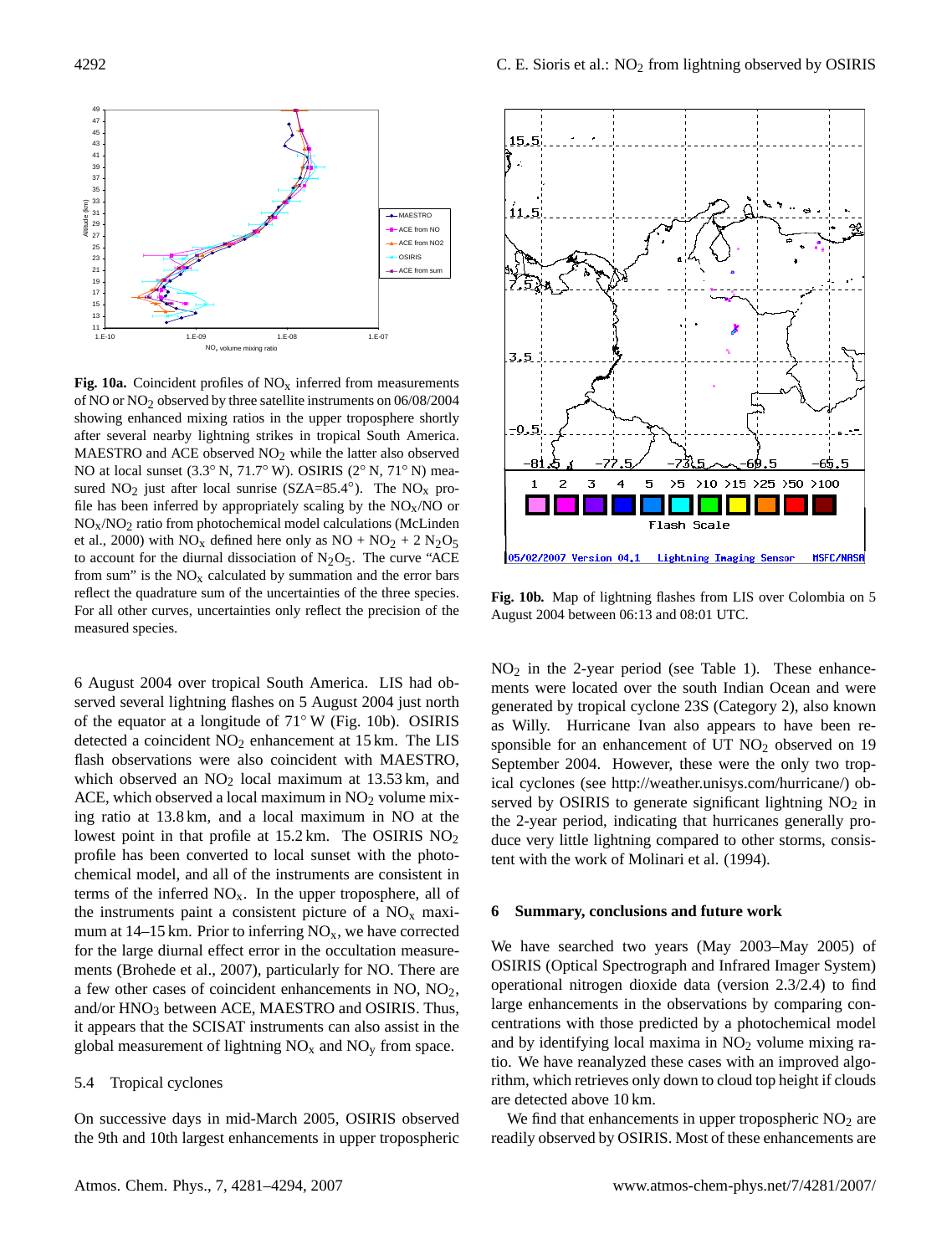found in locations near where lightning has occurred on the previous day or earlier on the same day. LIS and hourly meteorological reports from surface sites were used to locate the lightning in space and time. Many enhancements are seen by OSIRIS in consecutive limb scans or after 12 h in the downwind direction, demonstrating both the self-consistency and valuable spatio-temporal coverage of the OSIRIS observations. The SCIAMACHY and OMI tropospheric  $NO<sub>2</sub>$  column maps reveal the large spatial extent  $(>900 \text{ km})$  of enhanced  $NO<sub>x</sub>$  generated from thunderstorms, such as in a case over the southern Indian Ocean.

The simulation of lightning  $NO<sub>x</sub>$  in the upper troposphere with the GEOS-Chem chemical transport model is consistent with the enhancements observed by OSIRIS in terms of the overall spatial pattern of lightning-induced hotspots, and in the advection of lightning  $NO<sub>x</sub>$  (e.g. across northeastern Africa from source regions such as western and central Africa). Several possible sources of high bias in the OSIRIS NO<sup>2</sup> observations at 12 km were removed for the purpose of comparing with the GEOS-Chem simulations. We accounted for the strong diurnal variation in the  $NO<sub>2</sub>$  data set of OSIRIS (which often measures near twilight) by converting all profiles to mid-morning. The sampling bias toward summer hemisphere data was taken into account as well. Finally, stratospheric  $NO<sub>2</sub>$  was filtered from the observations. Nevertheless, the OSIRIS background  $NO<sub>2</sub>$  VMR at 12 km remains, on average, 6 to 7 pmol/mol higher than the simulations. Thus, OSIRIS observations at 12 km could suggest a 40% increase in the global lightning source strength to the upper troposphere in the GEOS-Chem simulations. MAE-STRO observations of lightning-generated  $NO<sub>2</sub>$  may assist in characterizing the assumed profile shape, given the ∼1 km vertical resolution of this instrument.

Even though most lightning occurs over land (Christian et al., 2003),  $NO<sub>2</sub>$  enhancements frequently appear over the ocean due to transport and the long lifetime of  $NO<sub>x</sub>$  in the upper troposphere. In the northern Atlantic Ocean, a band of enhanced  $NO<sub>2</sub>$  is observed. It appears to be a result of outflow from the southeast US, starting in spring at ∼25◦ N and moving to higher latitudes in boreal summer. In contrast, fewer upper tropospheric  $NO<sub>2</sub>$  enhancements are found in the Pacific and Indian Oceans and lower baseline concentrations of  $NO<sub>2</sub>$  are observed there, consistent with the simulations. Coincident profile measurements through the entire troposphere of trace gases with sources primarily at the surface, such as CO, would reduce uncertainty about the role of convective transport.

*Acknowledgements.* The authors gratefully acknowledge the NOAA Air Resources Laboratory (ARL) for the provision of the HYSPLIT transport and dispersion model and the READY website [\(http://www.arl.noaa.gov/ready.html\)](http://www.arl.noaa.gov/ready.html) used in this publication. NCEP reanalysis data are provided by the NOAA/OAR/ESRL PSD, Boulder, Colorado, USA, from their website at [http://www.cdc.](http://www.cdc.noaa.gov/) [noaa.gov/.](http://www.cdc.noaa.gov/) We also thank the LIS and OMI teams for their publicly available data. This work and the ACE mission are supported by the Canadian Space Agency and Natural Science and Engineering Research Council of Canada. Work at Dalhousie University was supported by the Canadian Foundation for Climate and

Atmospheric Sciences through the Stratospheric Processes and their Role in Climate Program.

Edited by: R. Cohen

#### **References**

- Beirle, S., Spichtinger, N., Stohl, A., Cummins, K. L., Turner, T., Boccippio, D., Cooper, O. R., Wenig, M., Grzegorski, M., Platt, U., and Wagner, T.: Estimating the  $NO<sub>x</sub>$  produced by lightning from GOME and NLDN data: A case study in the Gulf of Mexico, Atmos. Chem. Phys., 6, 1075–1089, 2006, [http://www.atmos-chem-phys.net/6/1075/2006/.](http://www.atmos-chem-phys.net/6/1075/2006/)
- Beirle, S., Platt, U., Wenig, M., and Wagner, T.:  $NO<sub>x</sub>$  production by lightning estimated with GOME, Adv. Space. Res., 34, 793–797, 2004.
- Bernath, P. F, McElroy, C. T., Abrams, M. C., et al.: Atmospheric Chemistry Experiment (ACE): Mission overview, Geophys. Res. Lett., 32, L15S01, doi:10.1029/2005GL022386, 2005.
- Bertram, T. H., Perring, A. E., Wooldridge, P. J., et al.: Direct measurements of the convective recycling of the upper troposphere, Science, 315, 816–820, 2007.
- Bey, I., Jacob, D. J., Yantosca, R. M., Logan, J. A., Field, B., Fiore, A. M., Li, Q., Liu, H., Mickley, L. J., and Schultz, M.: Global modeling of tropospheric chemistry with assimilated meteorology: Model description and evaluation, J. Geophys. Res., 106, 23 073–23 096, 2001.
- Bovensmann, H., Burrows, J. P., Buchwitz, M., Frerick, J., Noël, S., Rozanov, V. V., Chance, K. V., and Goede, A. P. H.: SCIA-MACHY: Mission objectives and measurement modes, J. Atmos. Sci., 56, 127–150, 1999.
- Brohede, S. M., Haley, C. S., McLinden, C. A., et al.: Validation of Odin/OSIRIS stratospheric NO2 profiles, J. Geophys. Res., 112, D07310, doi:10.1029/2006JD007586, 2007.
- Bucsela, E. J., Celarier, E. A., Wenig, M. O., Gleason, J. F., Veefkind, J. P., Boersma, K. F., and Brinksma, E. J.: Algorithm for  $NO<sub>2</sub>$  vertical column retrieval from the Ozone Monitoring Instrument, IEEE Trans. Geosci. Remote Sens., 44, 1245–1258, 2006.
- Chahine, M. T.: Inverse problems in radiative transfer: Determination of atmospheric parameters, J. Atmos. Sci., 27, 960–967, 1970.
- Christian, H. J., Blakeslee, R. J., Boccippio, D. J., et al.: Global frequency and distribution of lightning as observed from space by the Optical Transient Detector, J. Geophys. Res., 108(D1), 4005, doi:10.1029/2002JD002347, 2003.
- Funke, B., López-Puertas, M., von Clarmann, T., et al.: Retrieval of stratospheric  $NO<sub>x</sub>$  from 5.3 and 6.2 mm nonlocal thermodynamic equilibrium emissions measured by Michelson Interferometer for Passive Atmospheric Sounding (MIPAS) on Envisat, J. Geophys. Res., 110, D09302, doi:10.1029/2004JD005225, 2005.
- Haley, C. S., Brohede, S. M., Sioris, C. E., Griffioen, E., Murtagh, D. P., McDade, I. C., Eriksson, P., Llewellyn, E. J., Bazureau, A., and Goutail, F.: Retrieval of stratospheric  $O_3$  and  $NO_2$  pro-